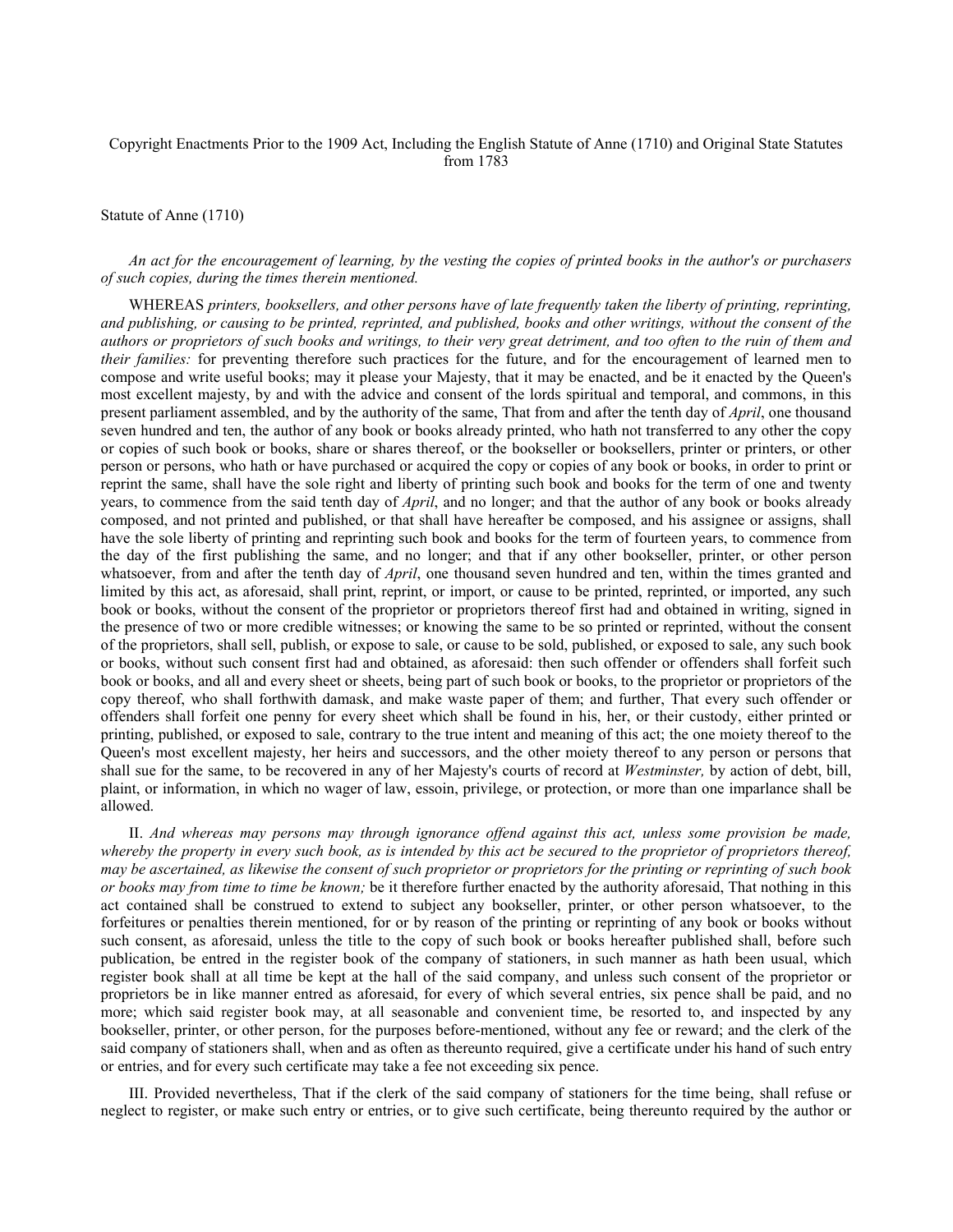proprietor of such copy of copies, in the presence of two or more credible witnesses, That then such person and persons so refusing, notice being first duly given of such refusal, by an advertisement in the *Gazette*, shall have the like benefit, as if such entry or entries, certificate or certificates had been duly made and given; and that the clerks so refusing, shall, for any such offense, forfeit to the proprietor of such copy or copies the sum of twenty pounds, to be recovered in any of her Majesty's courts of record at *Westminster,* by action of debt, bill, plaint, or information, in which no wager of law, essoin, privilege or protection, or more than on imparlance shall be allowed.

IV. Provided nevertheless, and it is hereby further enacted, by the authority aforesaid, That if any bookseller or booksellers, printer or printers, shall, after said five and twentieth day of *March*, one thousand seven hundred and ten, set a price upon, or sell, or expose to sale, any book or books at such a price or rate as shall be conceived by any person or persons to be too high and unreasonable; it shall and may be lawful for any person or persons, to make complaint thereof to the lord archbishop of *Canterbury* for the time being, the lord chancellor, or lord keeper of the great seal of *Great Britain* for the time being, the lord bishop of *London* for the time being, the lord chief justice of the court of *Queen's Bench,* the lord chief justice of the court of *Common Pleas,* the lord chief baron of the court of *Exchequer* for the time being, the vice chancellors of the two universities for the time being, in the part of *Great Britain* called *England*; the lord president of the sessions for the time being, the lord chief justice general for the time being, the lord chief baron of the *Exchequer* for the time being, the rector of the college of *Edinburgh* for the time being, in that part of *Great Britain* called *Scotland;* who, or any one of them, shall and have hereby full power and authority, from time to time, to send for, summon, or call before him or them such bookseller or booksellers, printer or printers, and to examine and enquire of the reason of the dearness and inhauncement of the price of value of such book or books by him or them so sold or exposed to sale; and if upon such enquiry and examination it shall be found, that the price of such book or books is inhaunced, or any wise too high or unreasonable, then and in such case the said archbishop of *Canterbury,* lord chancellor or lord keeper, bishop of *London,* two chief justices, chief baron, vice chancellors of the universities, in that part of *Great Britain* called *England,* and the said lord president of the sessions, lord justice general, lord chief baron, and the rector of the college of *Edinburgh*, in that part of *Great Britain* called *Scotland*, or any one or more of them, so enquiring and examining, have hereby full power and authority to reform and redress the same, and to limit and settle the price of every such printed book and books, from time to time, according to the best of their judgments, and as to them shall seem just and reasonable; and in case of alteration of the rate or price from what was set or demanded by such bookseller or booksellers, printer or printers, to award and order such bookseller and booksellers, printer and printers, to pay all the costs and charges that the person or persons so complaining shall be put unto, by reason of such complaint, and of the causing such rate or price to be so limited and settled; all which shall be done by the said archbishop of *Canterbury*, lord chancellor or lord keeper, bishop of *London*, two chief justices, chief baron, vice chancellors of the two universities, in that part of *Great Britain* called *England,* and the said lord chief baron, and rector of the college of *Edinburgh,* in that part of *Great Britain* called *Scotland*, or any one of them, by writing under their hands and seals, and thereof publick notice shall be forthwith given by the said bookseller or booksellers, printer or printers, by an advertisement in the *Gazette*; and if any bookseller or booksellers, printer or printers, shall, after such settlement made of the said rate and price, sell, or expose to sale, any book or books, at a higher or greater price, than what shall have been so limited and settled, as aforesaid, then, and in every such case such bookseller and booksellers, printer and printers, shall forfeit the sum of five pounds for every such book so by him, her, or them sold or exposed to sale; on moiety thereof to the Queen's most excellent majesty, her heirs and successors, and the other moiety to any person or persons that shall sue for the same, to be recovered, with costs of suit, in any of her Majesty's courts of record at *Westminster*, by action of debt, bill, plaint or information, in which no wager of law, essoin, privilege, or protection, or more than one imparlance shall be allowed.

V. Provided always, and it is hereby enacted, That nine copies of each book or books, upon the best paper, that from and after the said tenth day of *April*, one thousand seven hundred and ten, shall be printed and published, as aforesaid, or reprinted and published with additions, shall, by the printer and printers thereof, be delivered to the warehouse keeper of the said company of stationers for the time being, at the hall of the said company, before such publication made, for the use of the royal library, the libraries of the universities of *Oxford* and *Cambridge*, the libraries of the four universities in *Scotland*, the library of *Sion College* in *London*, and the library commonly called the library belonging to the faculty of advocates at *Edinburgh* respectively; which said warehouse keeper is hereby required within ten days after demand by the keepers of the respective libraries, or any person or persons by them or any of them authorized to demand the said copy, to deliver the same, for the use of the aforesaid libraries; and if any proprietor, bookseller, or printer, or the said warehouse keeper of the said company of stationers, shall not observe the direction of this act therein, that then he and they so making default in not delivering the said printed copies, as aforesaid, shall forfeit, besides the value of the said printed copies, the sum of five pounds for every copy not so delivered, as also the